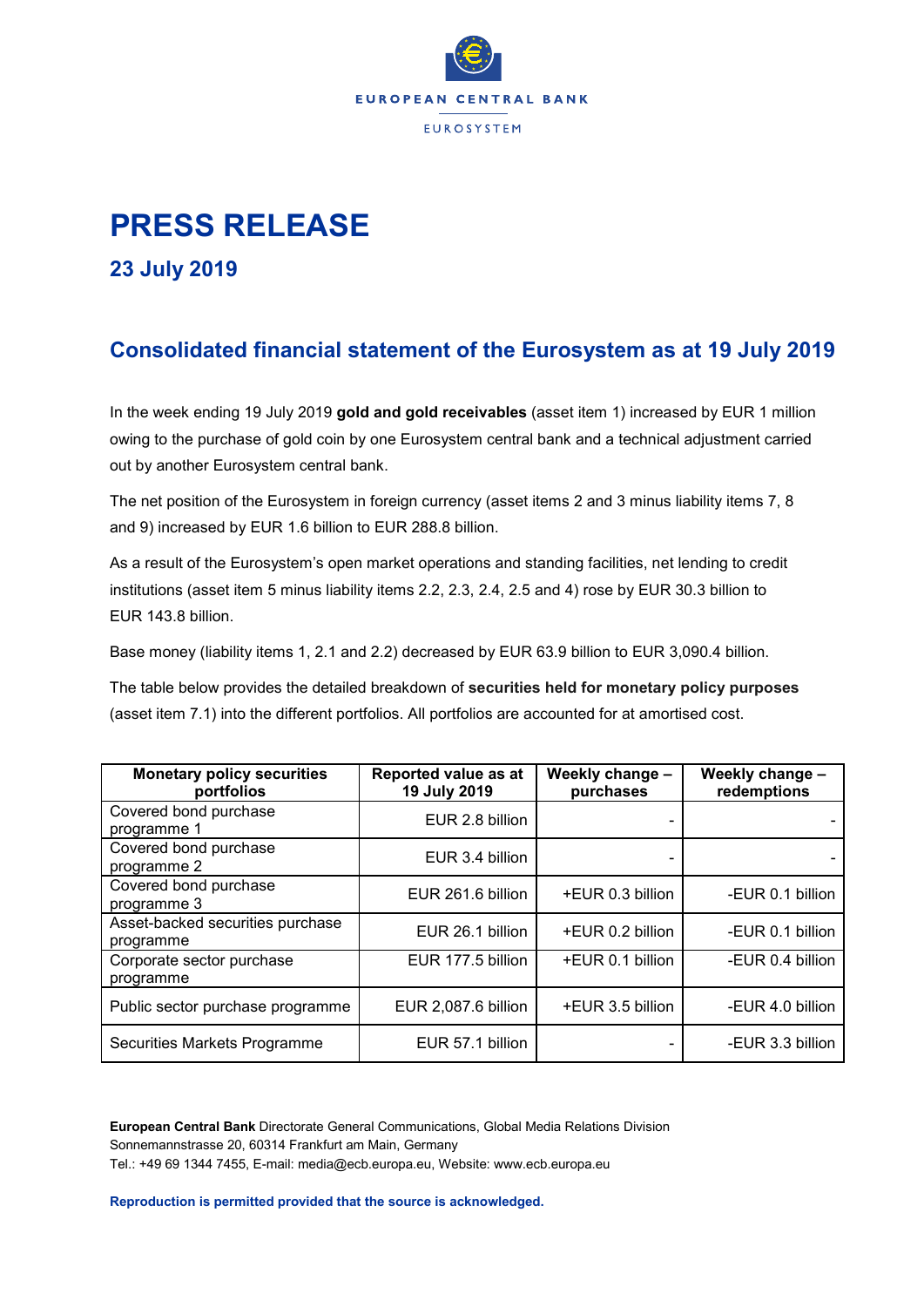The content and format of the weekly financial statement are set out in Annexes IV to VI of Guideline (EU) 2016/2249 of the European Central Bank of 3 November 2016 on the legal framework for accounting and financial reporting in the European System of Central Banks [\(ECB/2016/34\)](http://www.ecb.europa.eu/ecb/legal/1001/1012/html/index.en.html).

**European Central Bank** Directorate General Communications, Global Media Relations Division Sonnemannstrasse 20, 60314 Frankfurt am Main, Germany Tel.: +49 69 1344 7455, E-mail: media@ecb.europa.eu, Website: www.ecb.europa.eu